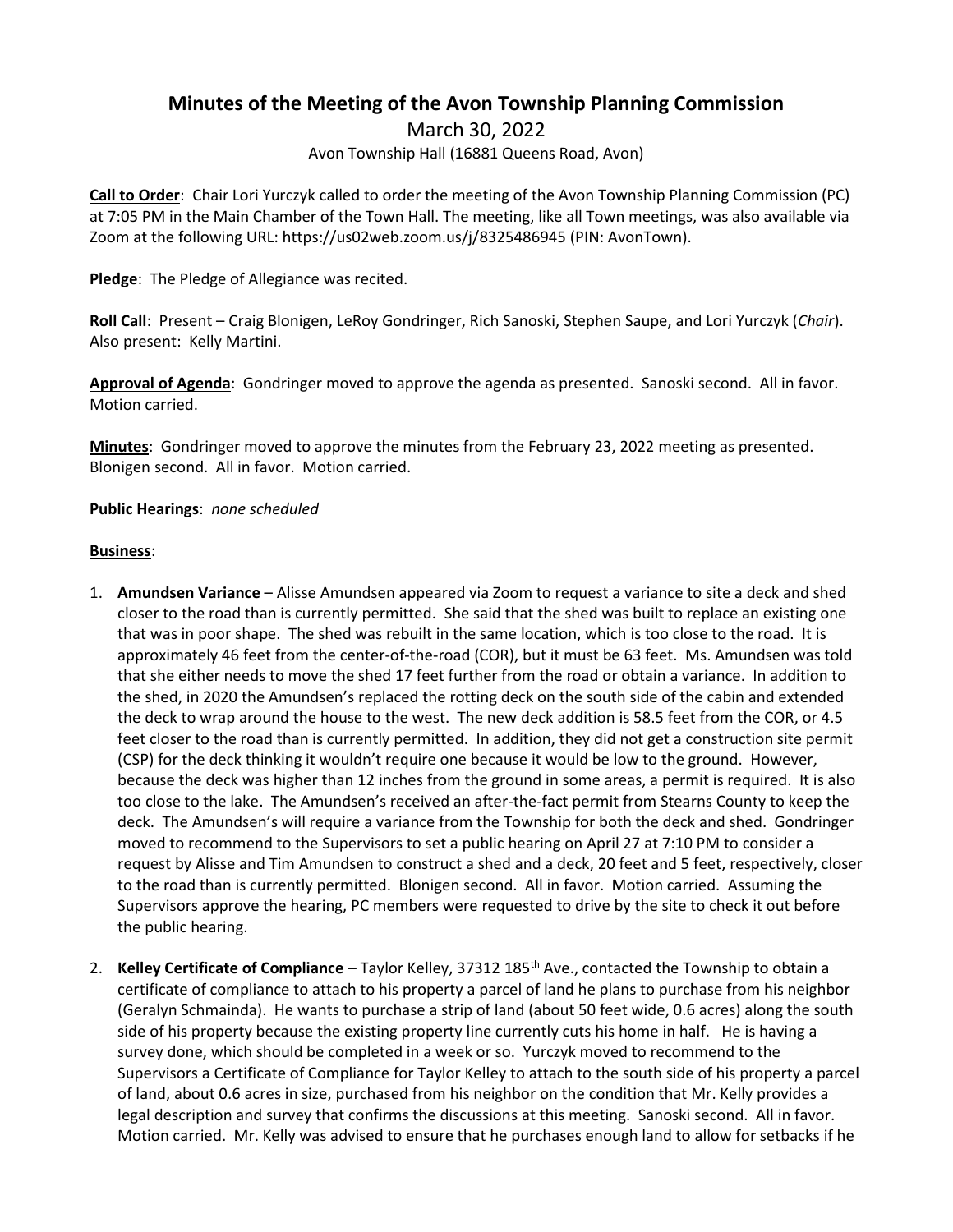plans any additional construction on his property and to contact the County about necessary permitting for starting a business on his property.

- 3. **Hazard Mitigation Plan** the County is requesting whether the Town is interested in participating. Since the Town has no specific needs at this time, the PC recommends taking no action at this time.
- 4. **Gertken Solar Project** A request was received from Novel to sign a letter describing the Gertken project. The letter will be part of an application for USDA Rural Development financial assistance for a loan guarantee. Since the consequence(s) of signing the document are not completely understood and because there is no clear need for the Township to sign the document, the PC recommends taking no action at this time.

Yurczyk mentioned that we will need to establish our contract with SWCD for their review and analysis of the plantings, especially considering the County is planning to amend the 439 ordinance to remove DNR review (see #5 below). Gondringer noted that according to our Ordinance #5 (4.9.4.i), the IUP for the solar project expires in 6 months. Gondringer moved to recommend to the Supervisors to contact Scott Tempel at Novel Energy that the Interim Use permit expires in 6 months and to request an extension if they haven't started already. Sanoski second. All in favor. Motion carried.

- 5. **439 Ordinance Amendments** the County will hold a public hearing on April 26th to consider amendments to Ordinance 439. The PC reviewed these proposed changes: (a) Impervious Surface – there was a discussion about whether "class 2" should be included in the definition of impervious, but no consensus was reached; (b) 4.8.7 – no changes to the proposed amendments are recommended. The PC supports extending the expiration of a CUP to 2 years and recommends suggests that the Town change our IUP and CUP expiration to the same; (c) 4.9.6 no change to the proposed recommendations are recommended; (d) 4.11.4 – the PC discussed and agreed that the rule that a survey is required for construction less than 1.5 times the property line setback should not apply to A40 zoning or parcels larger than a certain size. It was recommended that a comment indicating such should be sent to the County from the Town; (e) 4.18.4 – no changes to the proposed amendments are recommended; (f) 4.24 – no changes to the proposed amendments are recommended; (g) 6.54.I – the PC suggests that perhaps a DNR review should be required for solar gardens that are adjacent or close (i.e., 0.5 miles) to a Natural Heritage Information System site; and (h) 7.16.1 - no changes to the proposed amendments are recommended.
- **6. ARPA Broadband** Martini provided a document from the recent District meeting in Freeport regarding broadband expansion in the County. The proposals apparently shows that AlbanyTel (Phase I) would expand to most of the Town, with the exception of the SE sections (25, 26, 27, 34, 35, 36), with fiber broadband. The County encourages Towns to provide the County with up to 50% of their ARPA funds to support expansion of broadband. It was suggested that the infrastructure investment and jobs act should provide funds for broadband expansion. Most PC members recommend that the Town not allocate a portion of ARPA funds to the County for broadband expansion.
- 7. **PC Document Review** The application, applicant evaluation, and performance evaluation forms were reviewed and edited. In addition, the PC policy document was reviewed. Recommendations to these documents were suggested for approval.
- 8. **Newsletter Ideas** The supervisors suggested mailing residents a newsletter that would include various Township topics as well as an announcement of a planned Open House. Among the ideas for the newsletter suggested by the PC include: snow plowing policy (including no plowing across a road), how to obtain a burn permit, mowing and issues regarding the road right-of-way, mailboxes and breakaway posts, financial health of the Township, history of the Hall and paying off the Town hall, ARPA funds, compost site,